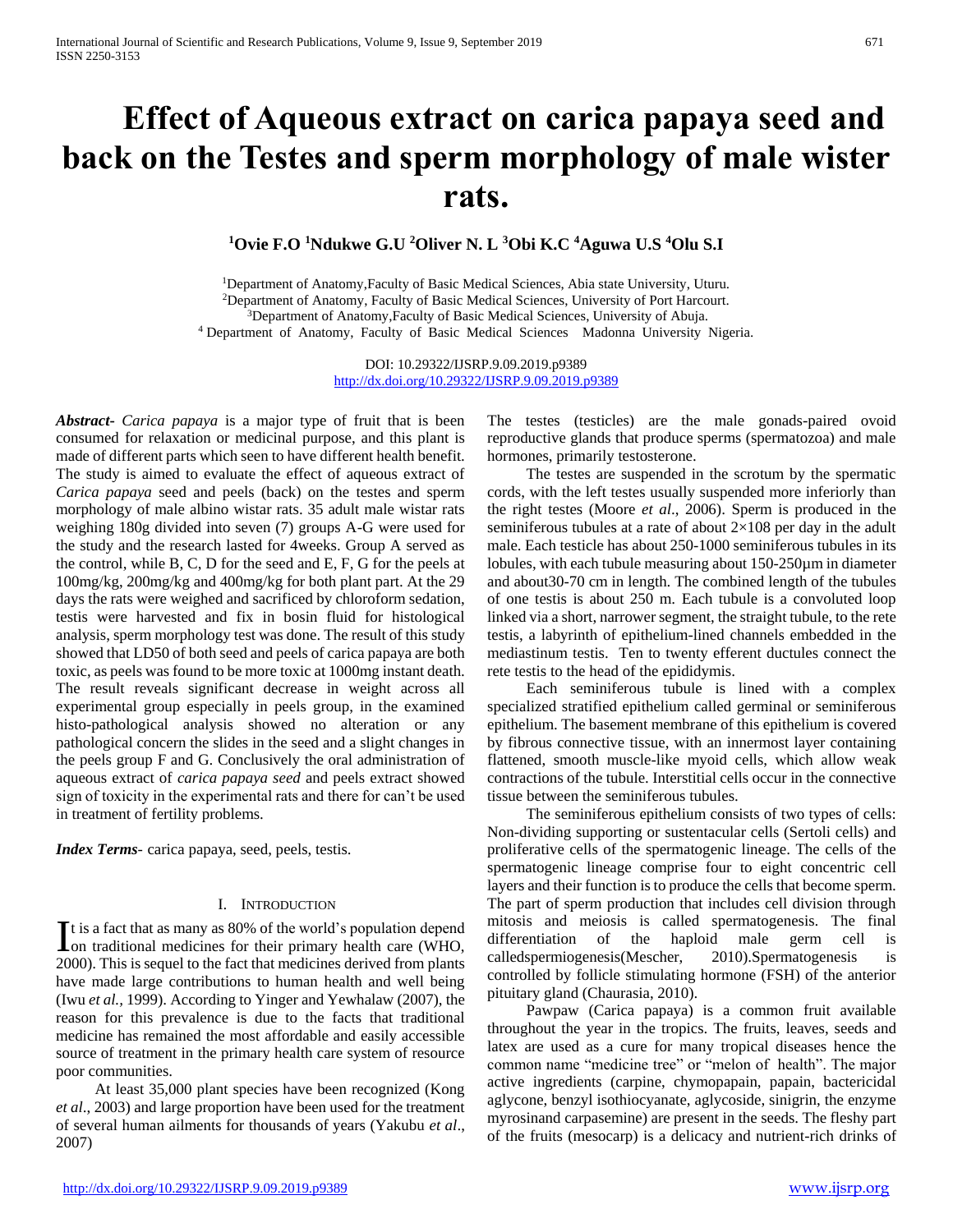high demand are produced from them. However, some of the active substances (e.g. carpine and papain) from pawpaw are toxic. Carpine are present in traces in the black seeds of C. papaya. In large quantities, it is used to lower the pulse rate and depress the nervous system. (Walter Last, 2008) The papaya fruit, as well as all other parts of the plant, contain a milky juice in which an active principle known as papain is present. Aside from its value as a remedy in dyspepsia and kindred ailments, it has been utilized for the clarification of beer. The juice has been in use on meat to make it tender, (Wilson, 1994). The seed is used for intestinal worms when chewed. The root is chewed and the juice swallowed for cough, bronchitis, and other respiratory diseases. The unripe fruit is used as a remedy for ulcer and impotence, (Elizabeth, 1994). Fresh, green pawpaw leaf is an antiseptic, whilst the brown, dried pawpaw leaf is the best as a tonic and blood purifier. (Atta,1999).

Chewing the seeds of ripe pawpaw fruit also helps to clear nasal congestion, (Elizabeth, 1994).

#### II. MATERIAL AND METHOD

 Thirty-five (35) male Wister rats weighing between 150- 180g were housed in wooden cages and allowed to acclimatize for two weeks before administration. The rats were feed with rat chow and water throughout the duration of the experiment. Rats were handled according to global best practices. Carica papaya was gotten from a garden in Anambra state and the peels were gotten and slice into equal part and seed were removed, both dried and aqueous extract was prepared.

| <b>GROUP</b> | A N I M A L E |  |  |                  |                                                  | X T R A C T DOSAGE DURATION |
|--------------|---------------|--|--|------------------|--------------------------------------------------|-----------------------------|
|              |               |  |  | N <sub>i</sub> 1 | $N_i$ i 1                                        |                             |
|              |               |  |  |                  | Aqueous extract of C.P seed $100 \text{ m g/kg}$ | 2 8                         |
|              |               |  |  |                  | Aqueous extract of C.P seed $200 \text{ m g/kg}$ | 2 8                         |
|              |               |  |  |                  | Aqueous extract of C.P seed $400 \text{ m g/kg}$ | 2 8                         |
|              |               |  |  |                  | Aqueous extract of C.P peel $100 \text{ m g/kg}$ | 2 8                         |
| 6            |               |  |  |                  | Aqueous extract of C.P peel $200mg/kg$           | 2 8                         |
|              |               |  |  |                  | Aqueous extract of C.P peel $400mg/kg$           |                             |

#### **Table: 1.0: Animal grouping and dose distribution**

 The animals were kept under adequate sanitary condition with natural sun-light and adequate ventilation.

 On the 29 day the animals were weighed as it was done before, after which were sacrificed by chloroform sedation and the testes was harvested and fixed in Bouins Fluid for histopathological studies.The data obtained were analyzed using statistical package for social sciences (SPSS) version 20.0 and the result expressed as mean ± standard Error of mean (SEM) significant differences of the result were established by one-way Analysis of Variance (ANOVA) and the acceptances level of significance was p< 0.05 for all the results.

 Daily oral administration of carica papaya seed extract for 30days did not induce any obvious symptom of toxicity in rats, weight, deaths was not recorded and no obvious clinical signs were found in any groups throughout the experimental period.

 Physical observation of the treated rats throughout the study indicated that none of them showed signs of toxicity in their skin, fur, eyes, mucus membrane, or behavioural changes, diarrhoea, tremors, salivation, sleep, and coma. Although rats in group 4(high dose) showed relative weakness immediately after administration.

 Gross observation of the organs showed the no change in color, hypertrophy and abnormal fat deposition.

## III. RESULTS

#### PHYSICAL AND BEHAVIOURAL CHANGES

|               | Period                            | $\mathbf N$ | $M$ e a n $\pm$ S t d               |
|---------------|-----------------------------------|-------------|-------------------------------------|
| Group         | Initial<br>A                      | 5           | $93.75 \pm 4.79$                    |
|               | $F$ i<br>n a l                    |             | $182.50 \pm 6.46$                   |
|               | Initial                           |             | $1\;0\;1\;.\;2\;5\;\pm\;2\;.\;5\;0$ |
| G r o u<br>p  | B<br>in al<br>F                   | 5           | $1\ 5\ 3\ 0\ 0\pm1\ 0\ 1\ 3$        |
|               | Initial                           | 5           | $120.00 \pm 8.17$                   |
| G r o u<br>p  | C<br>F<br>i<br>$\mathbf n$<br>a a |             | $1\;5\;5\;.\;0\;0\;\pm\;5\;.\;7\;8$ |
|               | Initial<br>D                      |             | $110.00 \pm 11.55$                  |
| G r o u<br>p  | F<br>$\mathbf{i}$<br>n a l        |             | $182.00 \pm 2.83$                   |
| $G \t r \t o$ | t i al<br>$n \in$                 |             | $120.00 \pm 8.17$                   |
| $\mathbf{u}$  | $\mathbf n$<br>a                  |             | $180.00 \pm 2.83$                   |

**Table: 2.1: Comparison of rats weight before and after experiment.**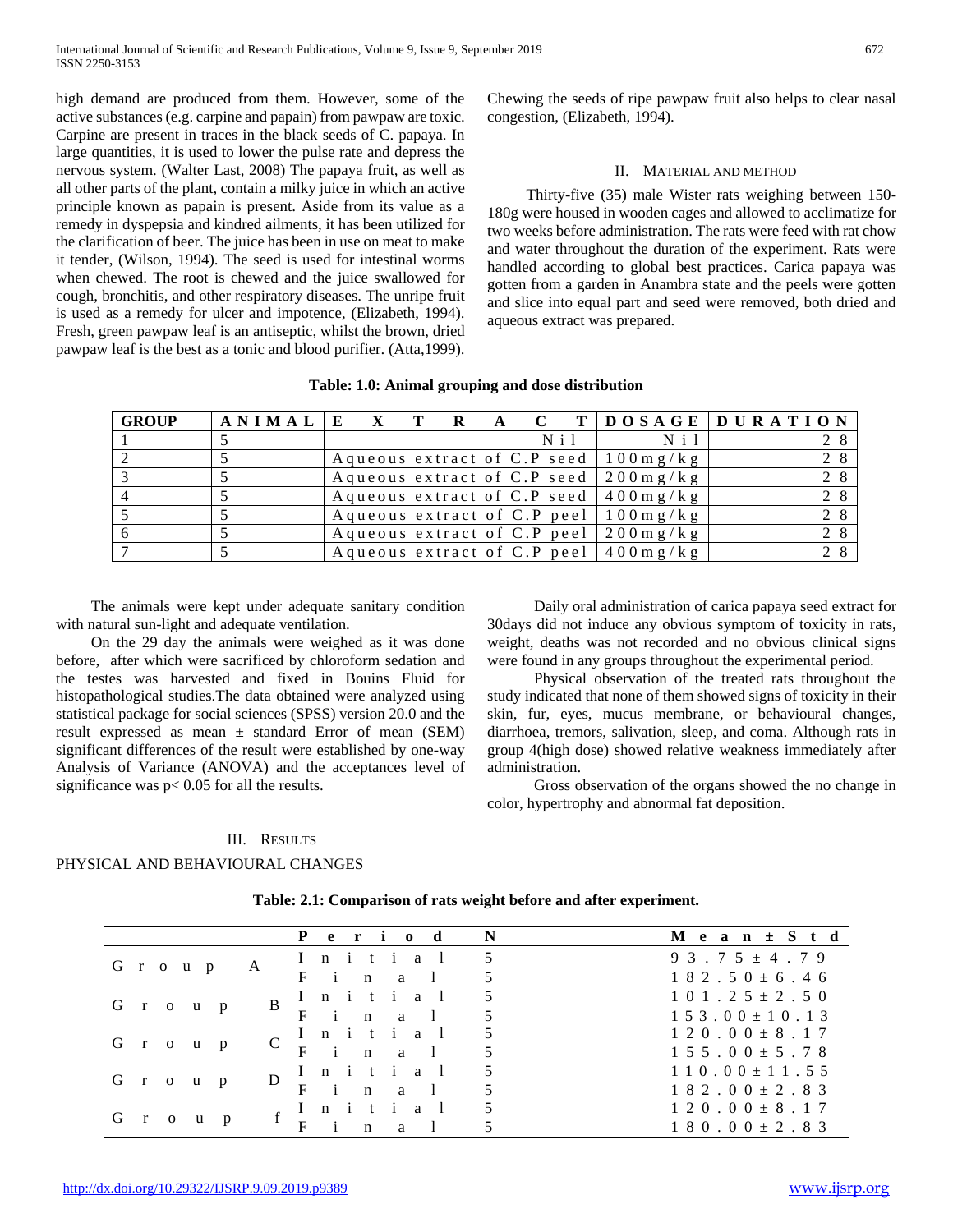| G r o u p |  |  |  |                                                                                   |  | $110.00 \pm 11.55$<br>$5 \t146.00 \pm 10.16$ |
|-----------|--|--|--|-----------------------------------------------------------------------------------|--|----------------------------------------------|
| G r o u p |  |  |  | $\begin{array}{ccccccccccccc}\nh&I&n&i&t&i&a&1&5\\ \nh&F&i&n&a&1&5\\ \end{array}$ |  | $120.00 \pm 8.17$<br>$153.00 \pm 10.13$      |

All data were analysed using student dependent T-test and were considered significant at  $P<0.05$ ,  $P\leq0.05$  means significant, and P>0.05 means not significant. Result from table 4.1 showed an significant (P<0.05) increase in the body weight when the test groups were compared to the normal control group (group A).

## **Table 2.2: Comparing the organ weight of the experimental groups to that of the control.**

|               |  |  | R.O.W(G) Group 1 Group 2 Group 3 Group 4 Group 5 Group 6 Group 7                                              |  |
|---------------|--|--|---------------------------------------------------------------------------------------------------------------|--|
| <b>Testes</b> |  |  | $1.61\pm0.16$ $1.21\pm0.02^*$ $1.51\pm0.02^*$ $2.55\pm0.02^*$ $1.20\pm0.02^*$ $2.42\pm0.02^*$ $2.56\pm0.02^*$ |  |

Data was analysed using one-way Anova, followed by multiple comparison using LSD and data was considered significant at P<0.05. ROW= Relative organ weight.

# **Table2.3: COMPARING TESTESTERONE LEVELS OF THE EXPERIMENTAL GROUP TO THAT OF THE CONTROL.**

|                  |  | Testosterone   Group 1   Group 2   Group 3   Group 4   Group 5   Group 6   Group 7                                           |  |  |
|------------------|--|------------------------------------------------------------------------------------------------------------------------------|--|--|
| Levels $(ng/ml)$ |  | $\mid$ 2.75±0.13 $\mid$ 7.13±0.25* $\mid$ 4.88±0.26* $\mid$ 3.13±0.17* $\mid$ 3.25±0.19* $\mid$ 3.42±0.24* $\mid$ 6.56±0.32* |  |  |

Data was analysed using one-way Anova, followed by multiple comparism using LSD and data was considered significant at P≤0.05 and insignificant at P> 0.05. Table4.3 shows Significant increase in the \*mean\* testosterone level of test groups compared to normal control group.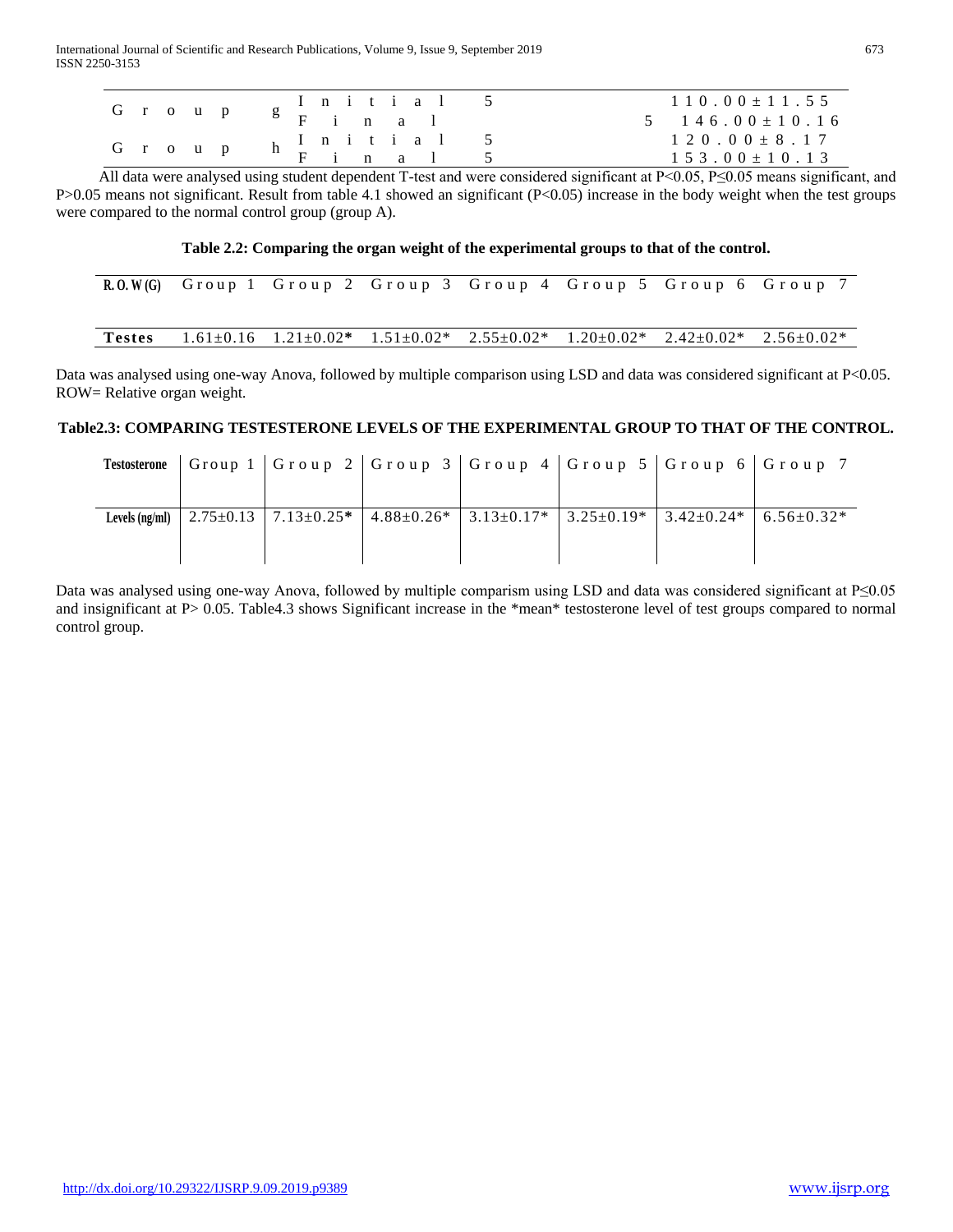# HISTOLOGICAL RESULTS:



Plate 1: Grp 1. Normal seminiferous tubule (s) with interstitial cells of liydig (ICL) and well enhance spermatogenesis (WES). Features appears normal.



Plate 3: Grp 3. Section of 200mg/kg of seed shows severe degeneration with sever spermatogenic arrest (SSA)



Plate 2: Grp 2.section administered with 100mg/kg of seed showed moderate degeneration with moderate spermatogenic arrest (MSA)



Plate 4: Grp 4. Section of 400mg/kg of seed shows degeneration with wall of interstitial cells scattered and arrest  $|A| |A|$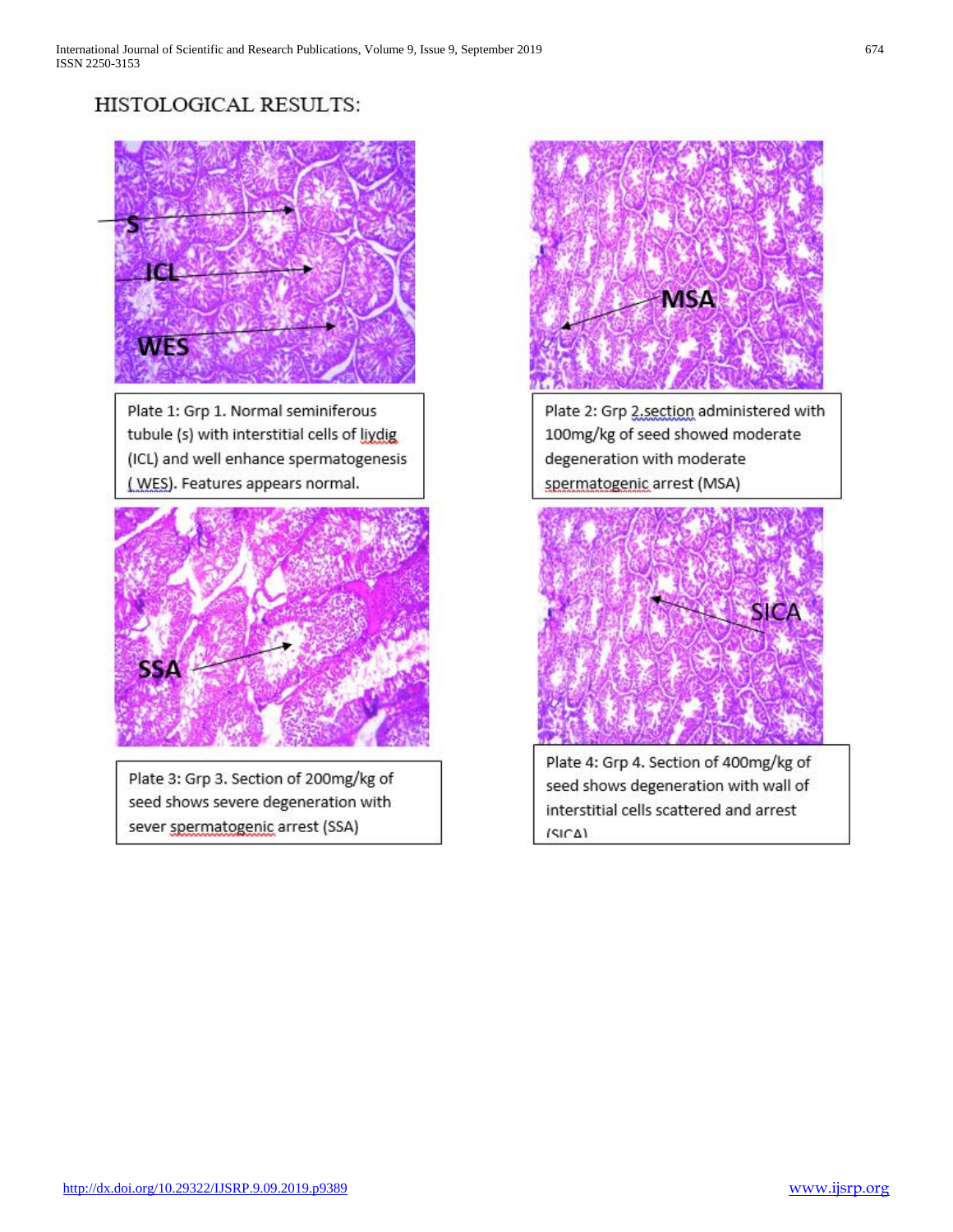

Plate 5: Grp 5. Section administered with 100mg/kg of peel shows disorganization of testicular architecture (DTA)



Plate 6: Grp 6. Section administered with 200mg/kg of peel shows severe degeneration with sever spermatogenic arrest



Plate 7: GRP 7. Section administered with 400mg/kg of peel showed focal aggregate of imflammatory cells (FAIC) around the seminiferous tubules.

# IV. DISCUSSION

 Medicinal plant over decades have been in use for treatment of many illness and countries like Nigeria herbal remedies are mostly used as conventional drugs other than the orthodox drugs. Carica papaya seed and peel extract exhibited a lot of medicinal relevance (Walter Last, 2008). The papaya fruit, as well as all other parts of the plant, contain a milky juice in which an active principle known as parpain is present. Aside from its

value as a remedy in dyspepsia and kindred ailments, it has been utilized for the clarification of beer; the juice has been in use on meat to make it tender, (Wilson, 1994). The unripe fruit is used as a remedy for ulcer and impotence, (Elizabeth, 1994). Fresh, green pawpaw leaf is an antiseptic, whilst the brown, dried pawpaw leaf is the best as a tonic and blood purifier. (Atta,1999). Chewing the seeds of ripe pawpaw fruit also helps to clear nasal congestion, (Elizabeth,1994). The green unripe pawpaw has a therapeutic